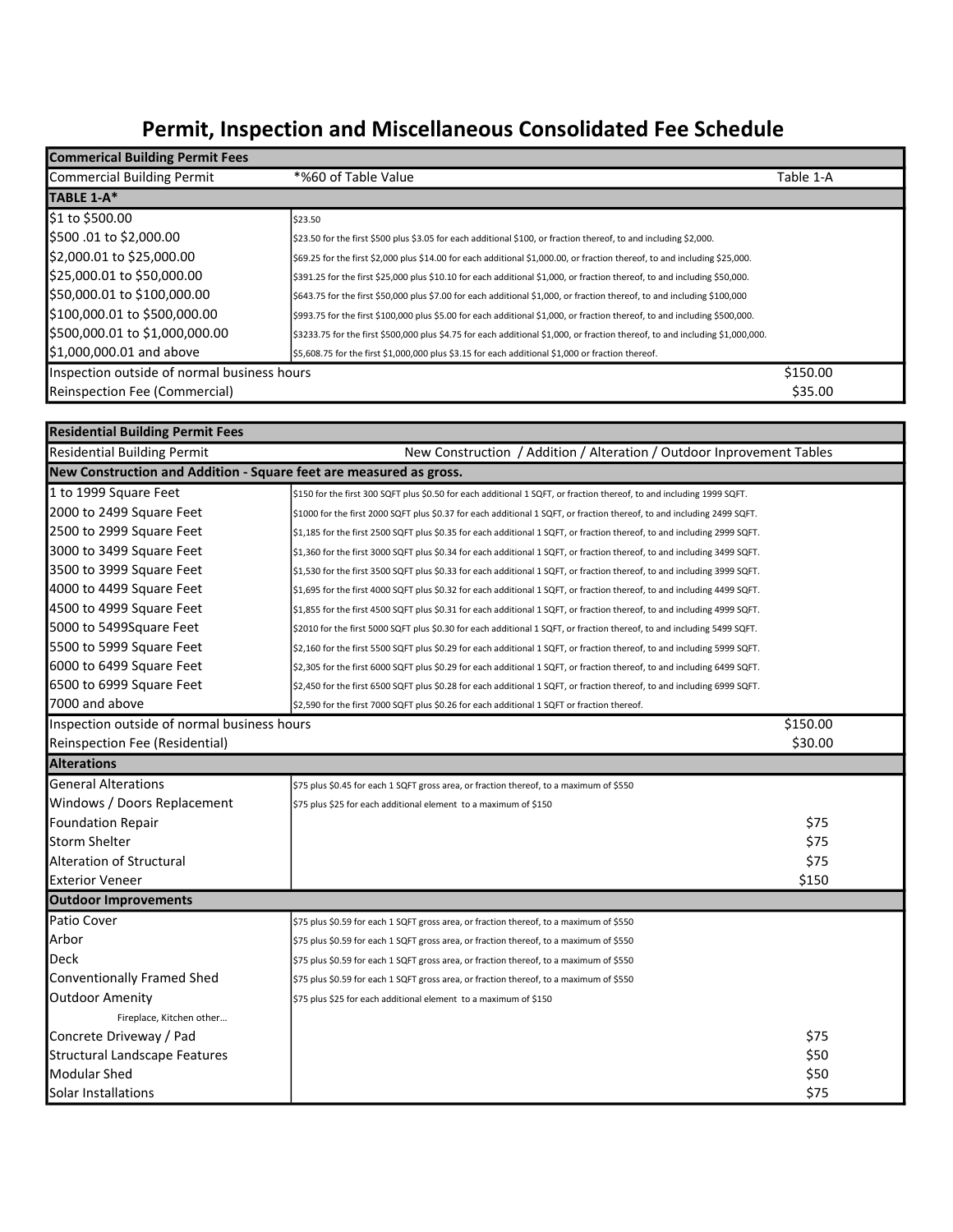| <b>Miscellaneous</b>                                                 |          |
|----------------------------------------------------------------------|----------|
| Certificate of Occupancy (Change of business name, ownership or use) | \$100.00 |
| Certificate of Occupancy (Non-Conforming Use)                        | \$25.00  |
| Demolition Permit                                                    | \$50.00  |
| <b>Reroof Permit</b>                                                 | \$150.00 |
| Fences, Retaining Walls, Screening Walls                             | \$20.00  |
| Duplicate Permit Placard and Reports                                 | \$10.00  |
| <b>I</b> Structure Move Permit                                       | \$50.00  |
| Temporary Building Permit                                            | \$50.00  |
| <b>Swimming Pool</b>                                                 |          |
| Spa Permit                                                           | \$75.00  |
| Swimming Pool (Above Ground)                                         | \$100.00 |
| Swimming Pool (Below Ground)                                         | \$200.00 |
| Swimming Pool (Below Ground w/spa)                                   | \$275.00 |

| <b>Building Permit Fees (Elec)</b>                        |            |
|-----------------------------------------------------------|------------|
| For issuance of each permit                               | \$30.00    |
| For issuance of <b>each</b> supplemental permit           | \$10.00    |
| All inclusive Residential permit by permit Square Footage | \$0.03/gsf |
| All inclusive Commercial permit by permit Square Footage  | \$0.04/gsf |
| Building Meter Release (Elec)                             | \$45.00    |
| <b>Each</b> Residential Appliance                         | \$4.75     |
| <b>Each</b> Commercial Appliance                          | \$4.75     |
| <b>Each</b> Temporary Services                            | \$23.50    |
| <b>Each</b> Misc Apparatus                                | \$18.20    |
|                                                           |            |
| Motors (Horsepower) ea.                                   |            |
| $Up$ to 1                                                 | \$4.75     |
| 1, not over 10                                            | \$12.30    |
| 10, not over 50                                           | \$24.60    |
| 50, not over 100                                          | \$49.50    |
| over 100                                                  | \$74.50    |
| Service Installation Replacement (Amps) ea.               |            |
| Up to 200                                                 | \$65.00    |
| 200, up to 1000                                           | \$85.00    |

| <b>Mechanical Permit Fees</b>                                                                                    |            |  |
|------------------------------------------------------------------------------------------------------------------|------------|--|
| For issuance of each permit                                                                                      | \$30.00    |  |
| For new finish-out/alterations                                                                                   | \$0.05/gsf |  |
| For issuance of each supplemental permit                                                                         | \$10.00    |  |
| Furnances                                                                                                        |            |  |
| Installation or relocation of each forced air unit up to and including 100,000 Btu/h                             | \$13.25    |  |
| Installation or relocation of each forced air unit over 100,000 Btu/h                                            | \$16.25    |  |
| Installation or relocation of each floor furnace                                                                 | \$13.25    |  |
| Installation or relocation of each suspended heater, recessed wall heater or floor-mounted heater \$ 1 3.25      | \$13.25    |  |
| <b>Appliance Vents</b>                                                                                           |            |  |
| Installation, relocation or replacement of each vent                                                             | \$7.00     |  |
| <b>Repairs or Additions</b>                                                                                      |            |  |
| Repair of, Alteration of or Addition of <b>each</b> heating or cooling appliance                                 | \$12.25    |  |
| Boiler, Compressor and Absorption Systems                                                                        |            |  |
| Installation or relocation of each boiler or compressor to including 3 horsepower or up to and including 100,000 |            |  |
| Btu/h                                                                                                            | \$13.25    |  |
| Installation or relocation of each boiler or compressor to including 3 - 15 horsepower or up to and including    |            |  |
| 100,000 - 500,000 Btu/h                                                                                          | \$24.25    |  |